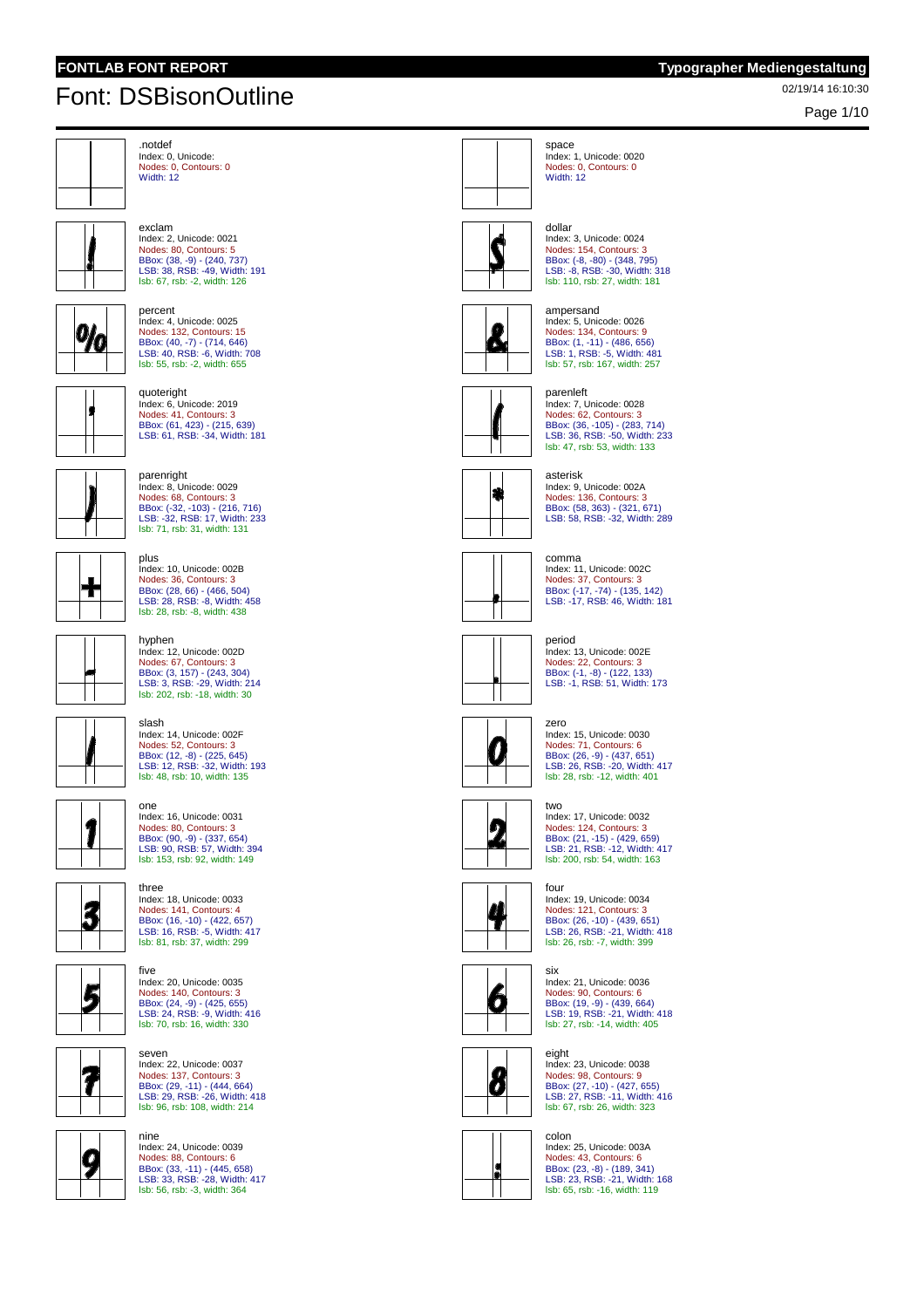question

Page 2/10



semicolon Index: 26, Unicode: 003B Nodes: 61, Contours: 6 BBox: (11, -80) - (202, 348) LSB: 11, RSB: -30, Width: 172 lsb: 73, rsb: -26, width: 125

Index: 28, Unicode: 003F Nodes: 91, Contours: 6 BBox: (56, -9) - (355, 745) LSB: 56, RSB: -97, Width: 258 lsb: 75, rsb: 38, width: 145



 $\mathcal{L}$ 

B Index: 30, Unicode: 0042 Nodes: 155, Contours: 3 BBox: (22, -13) - (555, 724)<br>LSB: 22, RSB: -32, Width: 523<br><mark>Isb: 41, rsb: 15, width: 467</mark>



D Index: 32, Unicode: 0044



J

F Index: 34, Unicode: 0046 Nodes: 169, Contours: 3 BBox: (13, -11) - (456, 722)<br>LSB: 13, RSB: -74, Width: 382<br><mark>Isb: 33, rsb: -25, width: 374</mark>



H Index: 36, Unicode: 0048 Nodes: 157, Contours: 3 BBox: (7, -116) - (541, 726) LSB: 7, RSB: -37, Width: 504 lsb: 18, rsb: 9, width: 477

Index: 38, Unicode: 004A

Nodes: 130, Contours: 6 BBox: (15, -169) - (450, 729) LSB: 15, RSB: -50, Width: 400 lsb: 43, rsb: -11, width: 368



L Index: 40, Unicode: 004C Nodes: 123, Contours: 3 BBox: (-7, -11) - (543, 721) LSB: -7, RSB: -38, Width: 505 lsb: 144, rsb: 191, width: 170

Index: 42, Unicode: 004E





N



R Index: 46, Unicode: 0052 Nodes: 155, Contours: 4 BBox: (-57, -12) - (533, 722) LSB: -57, RSB: -45, Width: 488 lsb: 76, rsb: 92, width: 320

T Index: 48, Unicode: 0054



 $\vartheta$ 

V Index: 50, Unicode: 0056

Nodes: 153, Contours: 3 BBox: (-8, -15) - (529, 724) LSB: -8, RSB: -64, Width: 465 lsb: 76, rsb: 9, width: 380

Nodes: 128, Contours: 3 BBox: (-14, -10) - (400, 721) LSB: -14, RSB: -96, Width: 304 lsb: 119, rsb: 16, width: 169

|  | equal<br>Index: 27. Unicode: 003D<br>Nodes: 24. Contours: 6<br>BBox: (0, 130) - (500, 422<br>LSB: 0, RSB: -37, Width: 4<br>Isb: 0. rsb: -37. width: 500 |
|--|---------------------------------------------------------------------------------------------------------------------------------------------------------|
|--|---------------------------------------------------------------------------------------------------------------------------------------------------------|



C

E

Index: 29, Unicode: 0041 Nodes: 132, Contours: 6 BBox: (0, -147) - (529, 729) LSB: 0, RSB: 13, Width: 542 lsb: 1, rsb: 13, width: 528

Index: 27, Unicode: 003D Nodes: 24, Contours: 6 BBox: (0, 130) - (500, 422) LSB: 0, RSB: -37, Width: 463



Index: 31, Unicode: 0043 Nodes: 100, Contours: 3 BBox: (16, -12) - (453, 721)<br>LSB: 16, RSB: -33, Width: 420<br><mark>Isb: 27, rsb: 222, width: 171</mark>

Index: 33, Unicode: 0045 Nodes: 135, Contours: 3



BBox: (2, -11) - (401, 722)<br>LSB: 2, RSB: -41, Width: 360<br><mark>Isb: 52, rsb: 61, width: 247</mark> G Index: 35, Unicode: 0047 Nodes: 167, Contours: 3 BBox: (29, -194) - (492, 729) LSB: 29, RSB: -32, Width: 460 lsb: 43, rsb: 2, width: 415



I Index: 37, Unicode: 0049 Nodes: 111, Contours: 3 BBox: (-6, -12) - (373, 721) LSB: -6, RSB: -34, Width: 339 lsb: 102, rsb: 5, width: 232



K Index: 39, Unicode: 004B Nodes: 127, Contours: 3 BBox: (1, -13) - (461, 723) LSB: 1, RSB: -40, Width: 421 lsb: 29, rsb: 114, width: 278



M Index: 41, Unicode: 004D Nodes: 188, Contours: 4 BBox: (17, -12) - (754, 722) LSB: 17, RSB: -23, Width: 731 lsb: 40, rsb: 28, width: 663



O Index: 43, Unicode: 004F Nodes: 118, Contours: 6 BBox: (42, -13) - (563, 728) LSB: 42, RSB: -41, Width: 522 lsb: 42, rsb: -3, width: 483



 $\Omega$ Index: 45, Unicode: 0051

Nodes: 128, Contours: 6 BBox: (28, -55) - (545, 723) LSB: 28, RSB: -42, Width: 503 lsb: 33, rsb: -18, width: 488 S



Index: 47, Unicode: 0053 Nodes: 105, Contours: 3 BBox: (3, -10) - (387, 721) LSB: 3, RSB: -28, Width: 359 lsb: 129, rsb: 49, width: 181



 $\mathbf{U}$ Index: 49, Unicode: 0055 Nodes: 146, Contours: 3 BBox: (24, -10) - (508, 721) LSB: 24, RSB: -7, Width: 501 lsb: 45, rsb: 36, width: 420



W Index: 51, Unicode: 0057 Nodes: 204, Contours: 3 BBox: (15, -12) - (746, 724) LSB: 15, RSB: -55, Width: 691 lsb: 41, rsb: 8, width: 642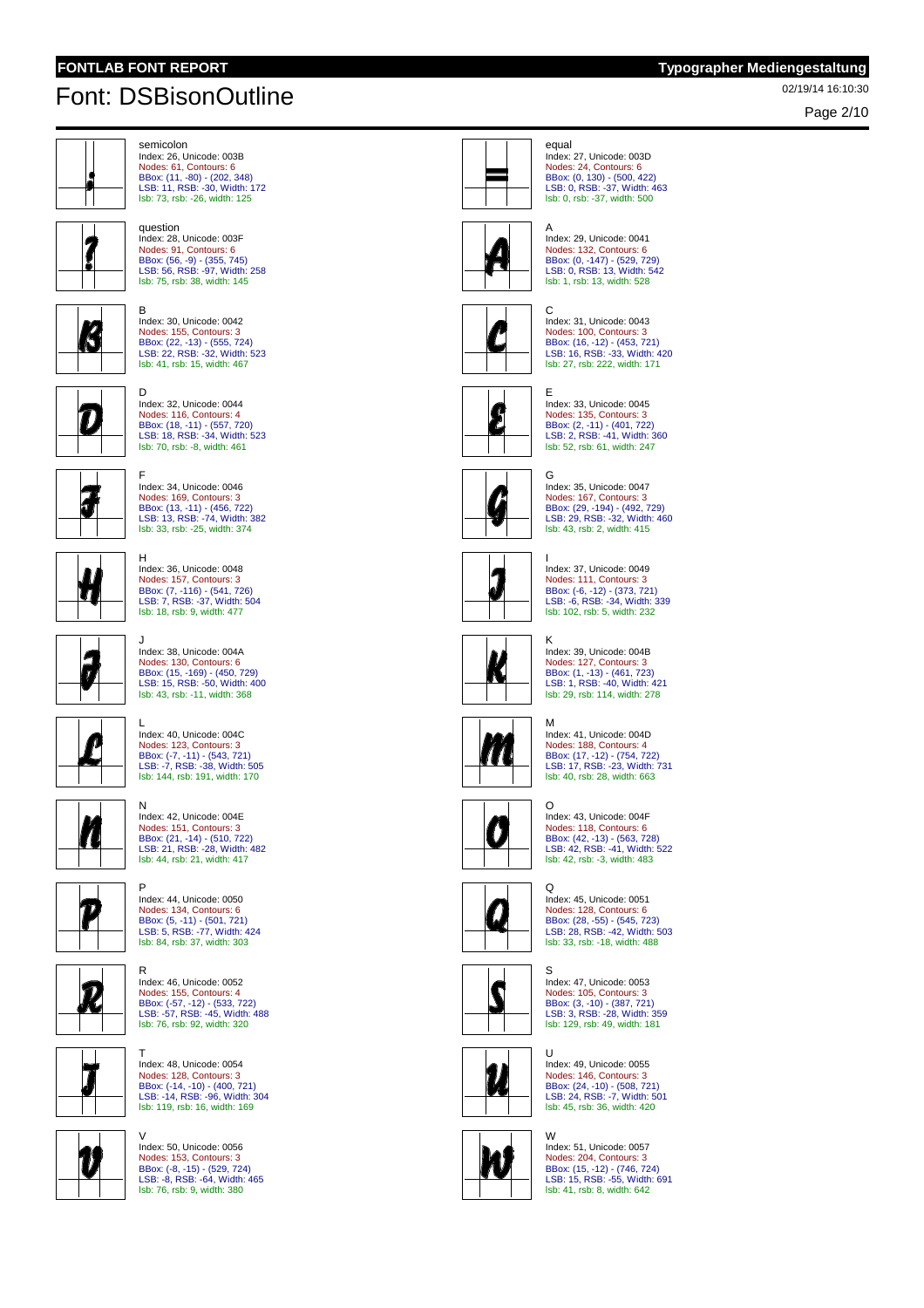Z

# 02/19/14 16:10:30 Font: DSBisonOutline

Page 3/10



X Index: 52, Unicode: 0058 Nodes: 145, Contours: 3 BBox: (-4, -16) - (554, 721) LSB: -4, RSB: -87, Width: 467 lsb: 126, rsb: 75, width: 266



BBox: (0, -82) - (540, 723) LSB: 0, RSB: -35, Width: 505 lsb: 178, rsb: 9, width: 318 backslash

Index: 54, Unicode: 005A Nodes: 194, Contours: 3



Index: 56, Unicode: 005C Nodes: 12, Contours: 3 BBox: (6, -17) - (350, 707) LSB: 6, RSB: -34, Width: 316 lsb: 127, rsb: 60, width: 129

underscore Index: 58, Unicode: 005F



Nodes: 12, Contours: 3 BBox: (-9, -164) - (511, -61) LSB: -9, RSB: -47, Width: 464 a Index: 60, Unicode: 0061



Nodes: 125, Contours: 6 BBox: (-2, -9) - (416, 460) LSB: -2, RSB: 2, Width: 418 lsb: 54, rsb: 11, width: 353



c Index: 62, Unicode: 0063 Nodes: 93, Contours: 3 BBox: (5, -10) - (309, 455) LSB: 5, RSB: -32, Width: 277 lsb: 44, rsb: -25, width: 258

e Index: 64, Unicode: 0065 Nodes: 78, Contours: 6 BBox: (4, -10) - (326, 457) LSB: 4, RSB: -30, Width: 296 lsb: 46, rsb: -23, width: 273

 $\mathcal{G}$ 



BBox: (4, -204) - (406, 470)<br>LSB: 4, RSB: -9, Width: 397<br><mark>Isb: 53, rsb: -7, width: 351</mark> i Index: 68, Unicode: 0069 Nodes: 93, Contours: 6 BBox: (9, -9) - (228, 650) LSB: 9, RSB: -35, Width: 193 lsb: 43, rsb: 9, width: 141

k Index: 70, Unicode: 006B

m Index: 72, Unicode: 006D

o Index: 74, Unicode: 006F Nodes: 74, Contours: 6 BBox: (8, -9) - (386, 486) LSB: 8, RSB: -28, Width: 358 lsb: 40, rsb: -24, width: 342

Nodes: 188, Contours: 3 BBox: (6, -8) - (609, 455) LSB: 6, RSB: -3, Width: 606 lsb: 54, rsb: 7, width: 545

Nodes: 141, Contours: 6 BBox: (15, -9) - (427, 716) LSB: 15, RSB: -29, Width: 398 lsb: 47, rsb: -16, width: 367

g Index: 66, Unicode: 0067 Nodes: 129, Contours: 9



**KA** 



Ø

q Index: 76, Unicode: 0071 Nodes: 96, Contours: 7 BBox: (1, -190) - (396, 467) LSB: 1, RSB: -17, Width: 379 lsb: 48, rsb: -8, width: 339



Y Index: 53, Unicode: 0059 Nodes: 162, Contours: 3 BBox: (5, -194) - (509, 728) LSB: 5, RSB: -26, Width: 483 lsb: 59, rsb: 7, width: 417



# bracketleft Index: 55, Unicode: 005B Nodes: 101, Contours: 3 BBox: (25, -115) - (388, 726) LSB: 25, RSB: -50, Width: 338

lsb: 47, rsb: 147, width: 144



bracketright Index: 57, Unicode: 005D Nodes: 102, Contours: 3 BBox: (-34, -116) - (330, 726) LSB: -34, RSB: 8, Width: 338 lsb: 162, rsb: 33, width: 143





b Index: 61, Unicode: 0062 Nodes: 109, Contours: 6 BBox: (27, -9) - (355, 714) LSB: 27, RSB: -21, Width: 334 lsb: 43, rsb: -21, width: 312



d Index: 63, Unicode: 0064 Nodes: 131, Contours: 6 BBox: (8, -10) - (435, 719) LSB: 8, RSB: -35, Width: 400 lsb: 42, rsb: 40, width: 318



f

Index: 65, Unicode: 0066 Nodes: 125, Contours: 3 BBox: (7, -188) - (298, 733) LSB: 7, RSB: -41, Width: 257 lsb: 9, rsb: -38, width: 286



h Index: 67, Unicode: 0068 Nodes: 139, Contours: 3 BBox: (22, -9) - (390, 710) LSB: 22, RSB: 4, Width: 394 lsb: 52, rsb: 14, width: 328



j Index: 69, Unicode: 006A Nodes: 93, Contours: 6 BBox: (7, -154) - (220, 665)<br>LSB: 7, RSB: -27, Width: 193<br>Isb: 51, rsb: 1, width: 141



l Index: 71, Unicode: 006C Nodes: 68, Contours: 3 BBox: (22, -9) - (253, 713) LSB: 22, RSB: -40, Width: 213 lsb: 35, rsb: 27, width: 151



n Index: 73, Unicode: 006E Nodes: 146, Contours: 3 BBox: (8, -9) - (422, 457) LSB: 8, RSB: -4, Width: 418 lsb: 51, rsb: 7, width: 360



p Index: 75, Unicode: 0070 Nodes: 118, Contours: 7 BBox: (3, -196) - (383, 465) LSB: 3, RSB: -6, Width: 377 lsb: 47, rsb: -5, width: 335



r Index: 77, Unicode: 0072 Nodes: 90, Contours: 3 BBox: (7, -9) - (321, 464) LSB: 7, RSB: -43, Width: 278 lsb: 51, rsb: -43, width: 270



Nodes: 36, Contours: 3 BBox: (62, 422) - (218, 638) LSB: 62, RSB: -37, Width: 181



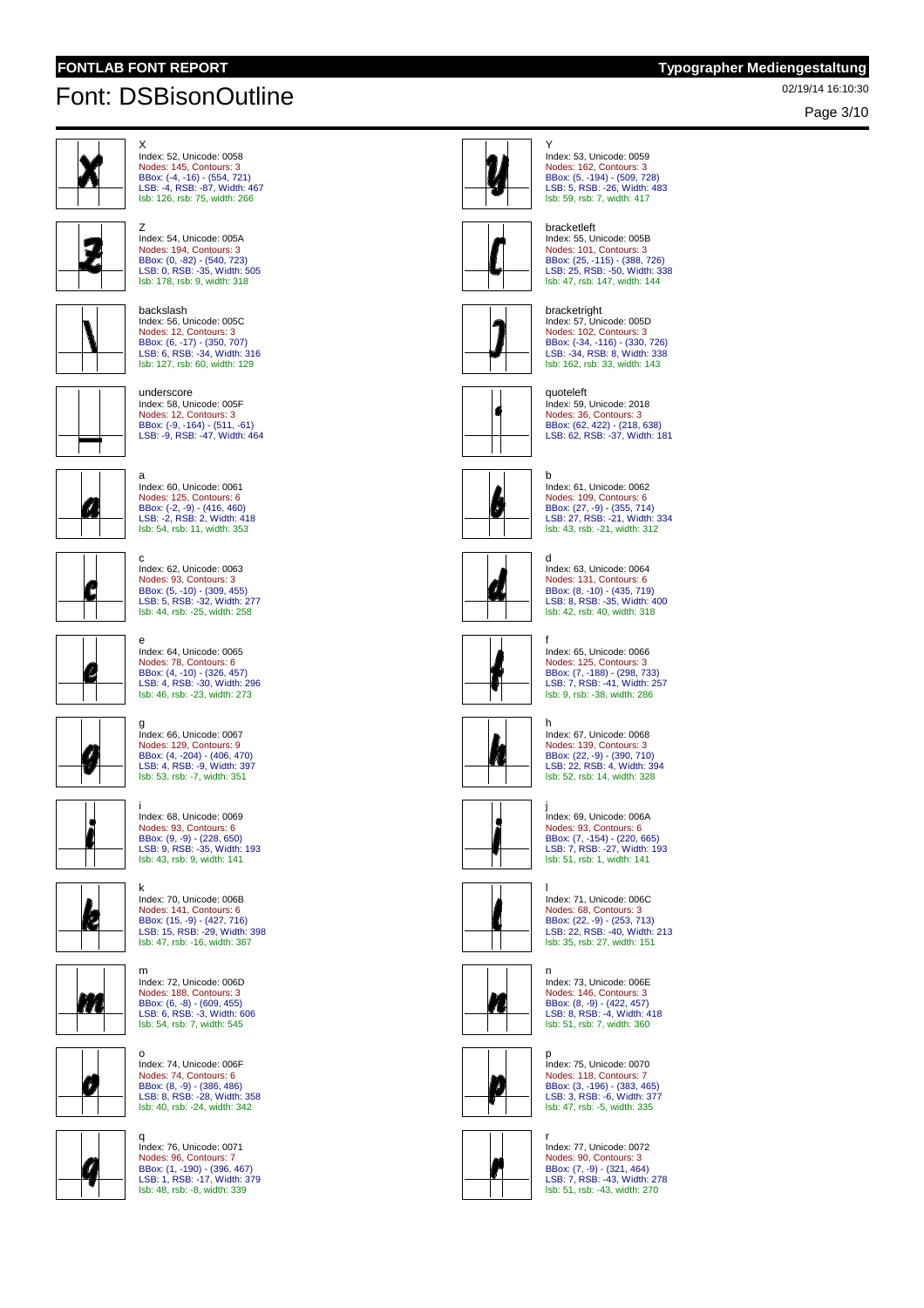u

# 02/19/14 16:10:30 Font: DSBisonOutline

Page 4/10



s Index: 78, Unicode: 0073 Nodes: 98, Contours: 3 BBox: (-10, -8) - (254, 453) LSB: -10, RSB: -19, Width: 235 lsb: 35, rsb: -15, width: 215



 $\alpha$ 

Index: 80, Unicode: 0075 Nodes: 127, Contours: 3 BBox: (20, -8) - (416, 455) LSB: 20, RSB: 0, Width: 416 lsb: 54, rsb: 10, width: 352





BBox: (19, -9) - (528, 482) LSB: 19, RSB: -25, Width: 503 lsb: 39, rsb: -18, width: 482



Index: 86, Unicode: 007B

Nodes: 88, Contours: 3 BBox: (46, -240) - (333, 758) LSB: 46, RSB: -22, Width: 311 lsb: 91, rsb: 90, width: 130

Index: 88, Unicode: 00A1 Nodes: 71, Contours: 5 BBox: (-1, -13) - (202, 733) LSB: -1, RSB: -11, Width: 191 lsb: 24, rsb: 31, width: 136

braceleft

exclamdown

quotedblleft Index: 92, Unicode: 201C Nodes: 66, Contours: 5 BBox: (78, 435) - (377, 627) LSB: 78, RSB: -49, Width: 328

endash

Index: 96, Unicode: 2013

periodcentered Index: 98, Unicode: 00B7 Nodes: 34, Contours: 3 BBox: (13, 169) - (168, 326) LSB: 13, RSB: -19, Width: 149 lsb: 32, rsb: 1, width: 116

quotesinglbase Index: 100, Unicode: 201A Nodes: 37, Contours: 3 BBox: (-17, -74) - (135, 142) LSB: -17, RSB: 46, Width: 181

Nodes: 64, Contours: 3 BBox: (3, 158) - (449, 307) LSB: 3, RSB: -29, Width: 420 lsb: 406, rsb: -20, width: 34





fraction Index: 90, Unicode: 2044 Nodes: 50, Contours: 3 BBox: (-48, -6) - (193, 622) LSB: -48, RSB: -86, Width: 107 lsb: 40, rsb: -20, width: 87



fi ndex: 94, Unicode: FB01 K Nodes: 218, Contours: 9 BBox: (7, -188) - (521, 733) LSB: 7, RSB: -38, Width: 483 lsb: 10, rsb: 11, width: 462







m

quotedblright Index: 102, Unicode: 201D Nodes: 66, Contours: 5 BBox: (60, 437) - (359, 629) LSB: 60, RSB: -31, Width: 328



t Index: 79, Unicode: 0074 Nodes: 97, Contours: 3 BBox: (24, -9) - (274, 700) LSB: 24, RSB: -40, Width: 234 lsb: 33, rsb: -28, width: 229



v Index: 81, Unicode: 0076 Nodes: 107, Contours: 3 BBox: (28, -9) - (401, 483) LSB: 28, RSB: -44, Width: 357 lsb: 30, rsb: -26, width: 353



x Index: 83, Unicode: 0078 Nodes: 143, Contours: 3 BBox: (-3, -8) - (368, 455) LSB: -3, RSB: -11, Width: 357 lsb: 56, rsb: 21, width: 280



z Index: 85, Unicode: 007A Nodes: 150, Contours: 4 BBox: (-29, -79) - (359, 469) LSB: -29, RSB: -19, Width: 340 lsb: 71, rsb: 7, width: 262





Index: 87, Unicode: 007D Nodes: 100, Contours: 4 BBox: (13, -240) - (300, 758) LSB: 13, RSB: 11, Width: 311 lsb: 125, rsb: 55, width: 131



sterling Index: 89, Unicode: 00A3 Nodes: 178, Contours: 3 BBox: (-7, -12) - (537, 714) LSB: -7, RSB: -32, Width: 505 lsb: 39, rsb: 95, width: 371

#### section



Index: 91, Unicode: 00A7 Nodes: 154, Contours: 6 BBox: (5, -11) - (410, 711) LSB: 5, RSB: -30, Width: 380 lsb: 44, rsb: 24, width: 312

#### guillemotleft Index: 93, Unicode: 00AB



Nodes: 130, Contours: 5 BBox: (16, 25) - (450, 455) LSB: 16, RSB: -31, Width: 419 lsb: 43, rsb: 11, width: 365 fl



Τ

..<br>Index: 95, Unicode: FB02 Nodes: 193, Contours: 5 BBox: (7, -188) - (547, 733) LSB: 7, RSB: -42, Width: 505 lsb: 10, rsb: 33, width: 462

### dagger

Index: 97, Unicode: 2020 Nodes: 136, Contours: 3 BBox: (31, -9) - (483, 719) LSB: 31, RSB: -62, Width: 421 lsb: 155, rsb: 106, width: 160



bullet Index: 99, Unicode: 2022 Nodes: 28, Contours: 3 BBox: (21, 184) - (306, 469) LSB: 21, RSB: -14, Width: 292 lsb: 23, rsb: -12, width: 281



Nodes: 64, Contours: 5 BBox: (-26, -69) - (271, 123) LSB: -26, RSB: 3, Width: 274





guillemotright Index: 103, Unicode: 00BB Nodes: 130, Contours: 5 BBox: (-1, 26) - (432, 456) LSB: -1, RSB: -13, Width: 419 lsb: 72, rsb: 30, width: 317

quotedblbase Index: 101, Unicode: 201E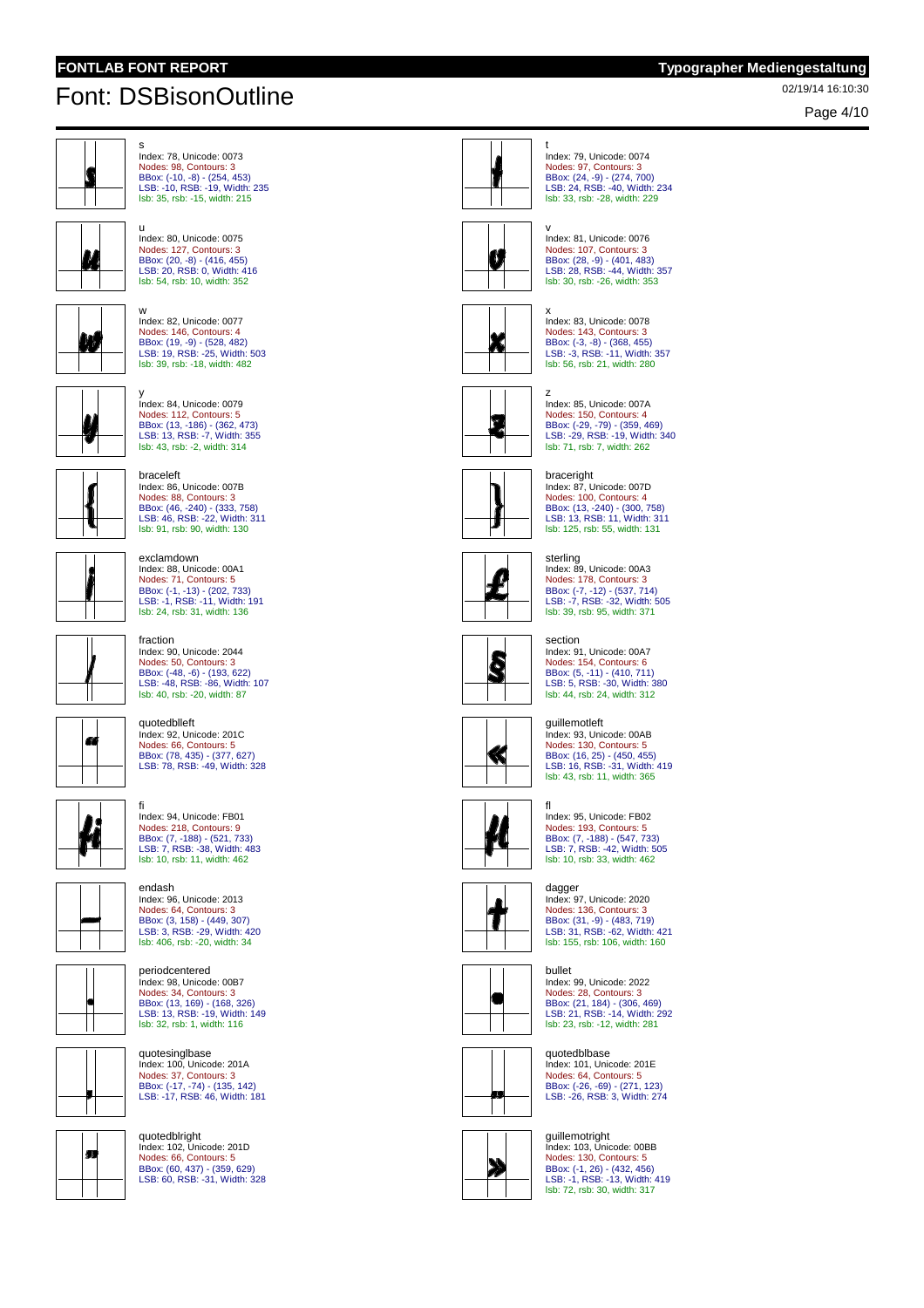ellipsis

# 02/19/14 16:10:30 Font: DSBisonOutline

Page 5/10





Index: 116, Unicode: 0152 Nodes: 195, Contours: 6 BBox: (30, -9) - (724, 723) LSB: 30, RSB: -55, Width: 669 lsb: 32, rsb: 58, width: 579





Index: 118, Unicode: 0131

dotlessi







**Circumflex** Index: 124, Unicode: Nodes: 38, Contours: 3 BBox: (35, 591) - (288, 734) LSB: 35, RSB: -72, Width: 216



Dieresis Index: 126, Unicode: F6CB Nodes: 44, Contours: 6 BBox: (32, 566) - (302, 674) LSB: 32, RSB: -84, Width: 218



**Adieresis** Index: 128, Unicode: 00C4 Nodes: 173, Contours: 12 BBox: (0, -148) - (574, 890) LSB: 0, RSB: -29, Width: 545 lsb: 1, rsb: 13, width: 531



oslash Index: 119, Unicode: 00F8 Nodes: 110, Contours: 8 BBox: (-37, -11) - (397, 491) LSB: -37, RSB: -36, Width: 361 lsb: 41, rsb: -33, width: 353

questiondown



Ø.

12

germandbls Index: 121, Unicode: 00DF Nodes: 138, Contours: 8 BBox: (-10, -198) - (402, 718) LSB: -10, RSB: -22, Width: 380 lsb: 46, rsb: 11, width: 323

#### Acute

Index: 123, Unicode: F6C9 Nodes: 36, Contours: 3 BBox: (80, 590) - (254, 724) LSB: 80, RSB: -51, Width: 203



Index: 125, Unicode: Nodes: 60, Contours: 3 BBox: (15, 596) - (327, 737) LSB: 15, RSB: -105, Width: 222

Caron Index: 127, Unicode: F6CA Nodes: 35, Contours: 3 BBox: (42, 592) - (296, 735) LSB: 42, RSB: -80, Width: 216



Aring Index: 129, Unicode: 00C5 Nodes: 168, Contours: 12 BBox: (0, -148) - (529, 925) LSB: 0, RSB: 13, Width: 542 lsb: 1, rsb: 13, width: 528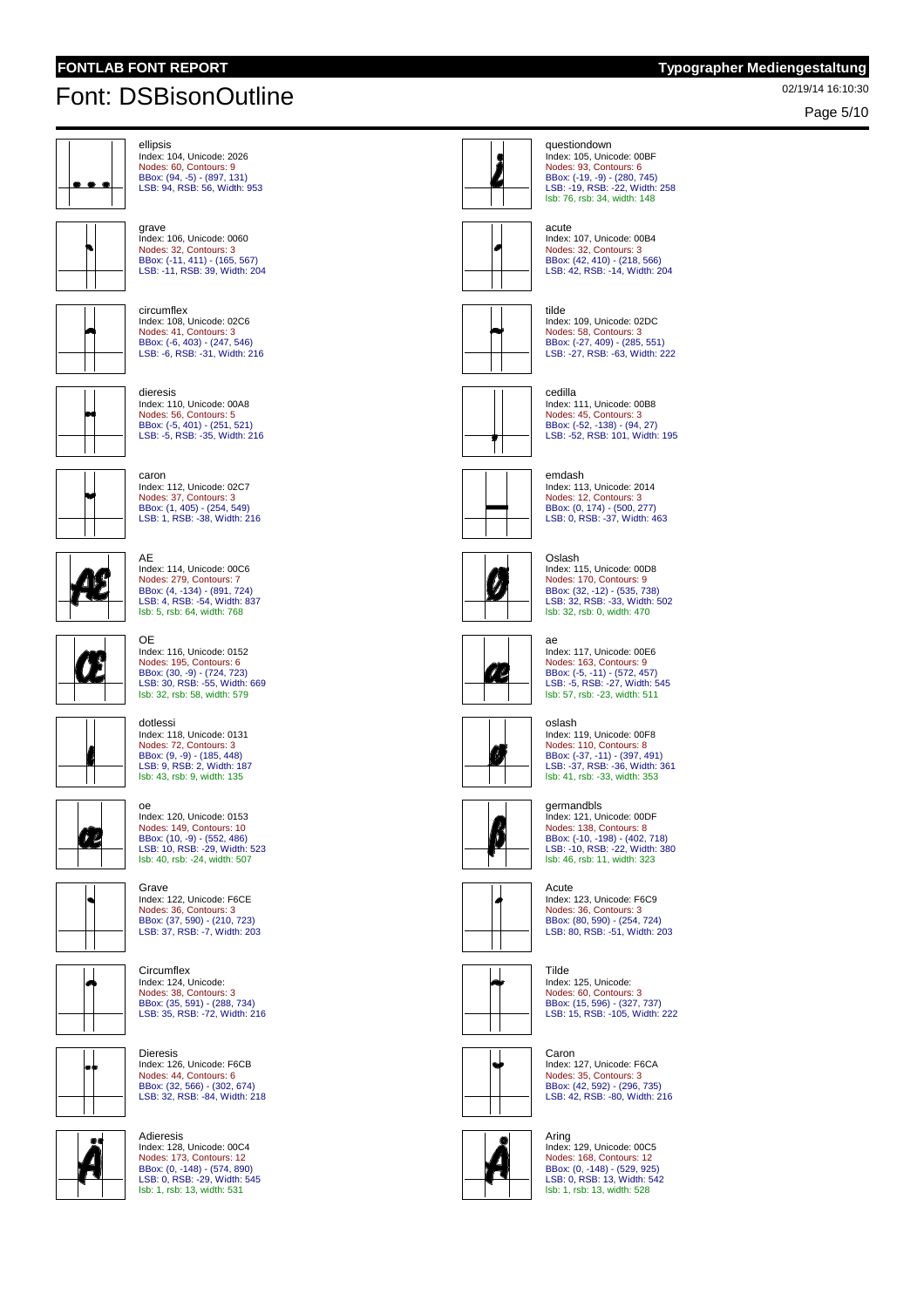

Page 6/10



```
Odieresis
Index: 130, Unicode: 00D6
Nodes: 160, Contours: 12
BBox: (42, -13) - (563, 886)
LSB: 42, RSB: -41, Width: 522
lsb: 42, rsb: -2, width: 482
```


adieresis Index: 132, Unicode: 00E4 Nodes: 161, Contours: 11 BBox: (-2, -9) - (456, 654) LSB: -2, RSB: -35, Width: 421 lsb: 50, rsb: 13, width: 358



odieresis Index: 134, Unicode: 00F6 Nodes: 131, Contours: 11 BBox: (8, -9) - (397, 653)<br>LSB: 8, RSB: -38, Width: 359<br><mark>Isb: 38, rsb: -25, width: 346</mark>



registered Index: 136, Unicode: 00AE Nodes: 195, Contours: 13 BBox: (58, -3) - (771, 709) LSB: 58, RSB: 18, Width: 789



trademark Index: 138, Unicode: 2122 Nodes: 197, Contours: 9 BBox: (24, 333) - (732, 667) LSB: 24, RSB: -2, Width: 730

Index: 140, Unicode:

DST

aacute

lsb: 62, rsb: 24, width: 703



Nodes: 80, Contours: 4 BBox: (31, -39) - (1440, 803) LSB: 31, RSB: 31, Width: 1471 lsb: 31, rsb: 31, width: 1409 Eacute Index: 142, Unicode: 00C9 Nodes: 170, Contours: 6 BBox: (2, -11) - (408, 901) LSB: 2, RSB: -48, Width: 360 lsb: 51, rsb: 63, width: 246



 $\int_{\mathcal{C}}$ 

Nodes: 157, Contours: 9 BBox: (-2, -9) - (416, 672) LSB: -2, RSB: 2, Width: 418 lsb: 50, rsb: 13, width: 355 acircumflex Index: 146, Unicode: 00E2 Nodes: 164, Contours: 9

Index: 144, Unicode: 00E1



â









egrave Index: 150, Unicode: 00E8 Nodes: 111, Contours: 9 BBox: (4, -10) - (326, 673) LSB: 4, RSB: -30, Width: 296 lsb: 42, rsb: -21, width: 275

edieresis Index: 152, Unicode: 00EB Nodes: 134, Contours: 11 BBox: (4, -10) - (365, 656) LSB: 4, RSB: -65, Width: 300 lsb: 43, rsb: -21, width: 278







### aring Index: 133, Unicode: 00E5 Nodes: 172, Contours: 13 BBox: (-2, -9) - (416, 680) LSB: -2, RSB: 2, Width: 418 lsb: 50, rsb: 13, width: 355

BBox: (24, -11) - (508, 886) LSB: 24, RSB: -7, Width: 501



udieresis Index: 135, Unicode: 00FC Nodes: 189, Contours: 8 BBox: (20, -8) - (417, 654) LSB: 20, RSB: -1, Width: 416 lsb: 52, rsb: 11, width: 353



Index: 137, Unicode: 00A9 Nodes: 137, Contours: 9 BBox: (58, -3) - (770, 709) LSB: 58, RSB: 19, Width: 789 lsb: 62, rsb: 23, width: 704



Index: 139, Unicode: 2212 Nodes: 12, Contours: 3 BBox: (0, 174) - (500, 277) LSB: 0, RSB: -37, Width: 463

## **Ccedilla**

copyright



Index: 141, Unicode: 00C7 Nodes: 145, Contours: 4 BBox: (16, -165) - (453, 727) LSB: 16, RSB: -33, Width: 420 lsb: 26, rsb: 222, width: 172

### Ntilde



Index: 143, Unicode: 00D1 Nodes: 213, Contours: 6 BBox: (21, -14) - (535, 906) LSB: 21, RSB: -52, Width: 483 lsb: 44, rsb: 22, width: 417

### agrave



Index: 145, Unicode: 00E0 Nodes: 156, Contours: 9 BBox: (-2, -9) - (416, 673)<br>LSB: -2, RSB: 2, Width: 418<br><mark>lsb: 50, rsb: 13, width: 355</mark>

## atilde



Ø

Index: 147, Unicode: 00E3 Nodes: 184, Contours: 9 BBox: (-2, -9) - (458, 667) LSB: -2, RSB: -37, Width: 421 lsb: 50, rsb: 13, width: 358

#### eacute

Index: 149, Unicode: 00E9 Nodes: 109, Contours: 9 BBox: (4, -10) - (343, 672) LSB: 4, RSB: -45, Width: 298 lsb: 42, rsb: -21, width: 277

#### ecircumflex



Index: 151, Unicode: 00EA Nodes: 115, Contours: 9 BBox: (4, -10) - (361, 660) LSB: 4, RSB: -62, Width: 299 lsb: 43, rsb: -22, width: 278



iacute Index: 153, Unicode: 00ED Nodes: 101, Contours: 6 BBox: (10, -9) - (290, 672) LSB: 10, RSB: -90, Width: 200 lsb: 45, rsb: 10, width: 145

#### icircumflex



Index: 155, Unicode: 00EE Nodes: 106, Contours: 6 BBox: (10, -9) - (308, 660) LSB: 10, RSB: -106, Width: 202 lsb: 45, rsb: 10, width: 147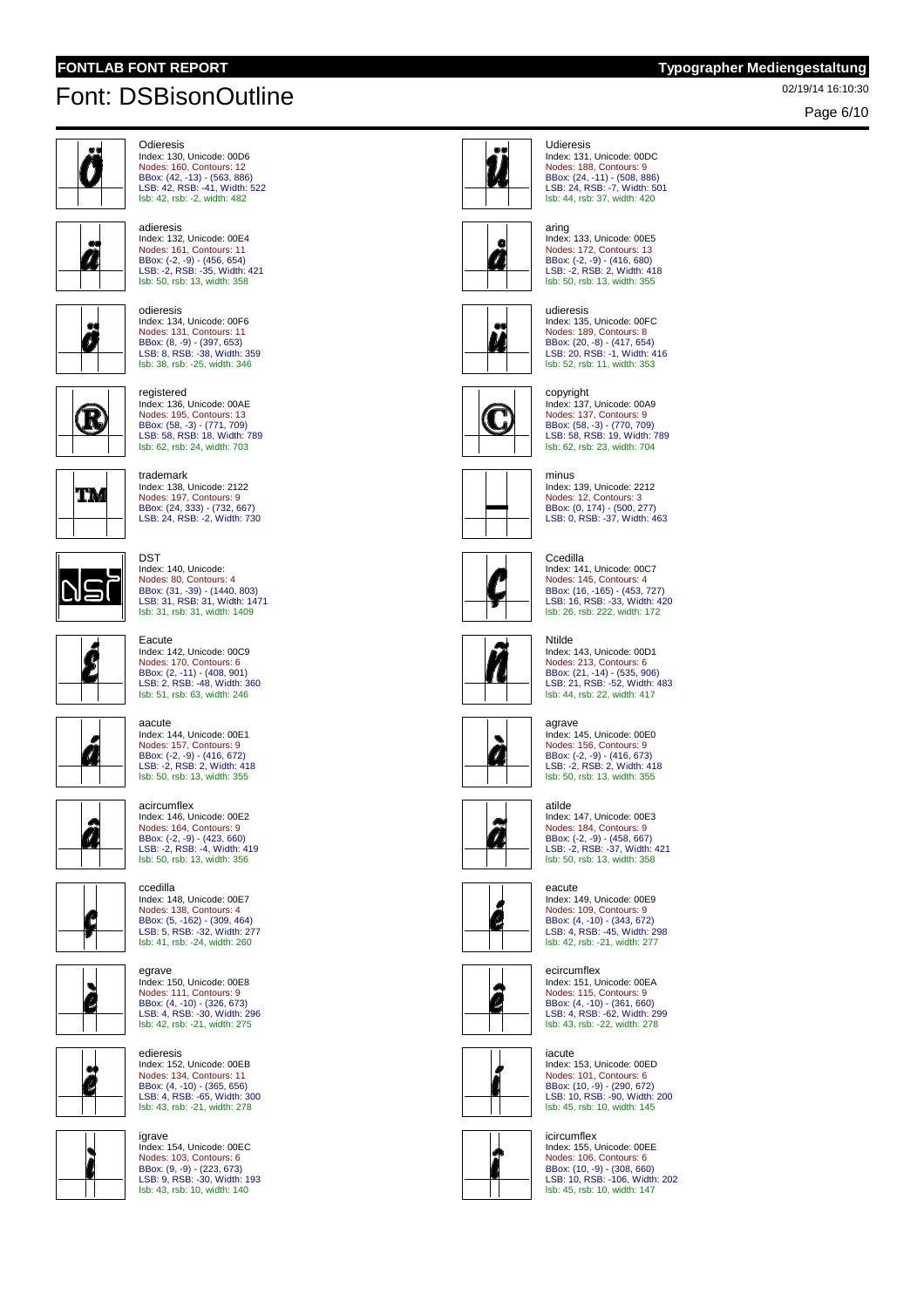Page 7/10



idieresis Index: 156, Unicode: 00EF Nodes: 128, Contours: 8 BBox: (10, -9) - (312, 656) LSB: 10, RSB: -110, Width: 202 lsb: 45, rsb: 10, width: 147







ocircumflex Index: 160, Unicode: 00F4 Nodes: 107, Contours: 9 BBox: (8, -9) - (391, 660) LSB: 8, RSB: -32, Width: 359 lsb: 38, rsb: -24, width: 345



uacute Index: 162, Unicode: 00FA Nodes: 159, Contours: 6 BBox: (20, -9) - (416, 672) LSB: 20, RSB: 0, Width: 416 lsb: 52, rsb: 11, width: 353



### ucircumflex Index: 164, Unicode: 00FB Nodes: 166, Contours: 6 BBox: (20, -8) - (421, 660) LSB: 20, RSB: -5, Width: 416 lsb: 52, rsb: 10, width: 354



Q

Atilde Index: 166, Unicode: 00C3 Nodes: 194, Contours: 9 BBox: (0, -148) - (568, 910) LSB: 0, RSB: -23, Width: 545 lsb: 1, rsb: 13, width: 531



Acircumflex Index: 170, Unicode: 00C2 Nodes: 169, Contours: 9

Index: 168, Unicode: 00FF Nodes: 169, Contours: 10 BBox: (14, -188) - (395, 664) LSB: 14, RSB: -37, Width: 358 lsb: 43, rsb: -2, width: 317



# BBox: (0, -148) - (533, 904)<br>LSB: 0, RSB: 9, Width: 542<br><mark>lsb: 1, rsb: 13, width: 528</mark> Aacute Index: 172, Unicode: 00C1



4

Nodes: 166, Contours: 9 BBox: (0, -148) - (529, 905) LSB: 0, RSB: 13, Width: 542 lsb: 1, rsb: 13, width: 528 Egrave



Icircumflex Index: 176, Unicode: 00CE Nodes: 147, Contours: 6 BBox: (-6, -12) - (430, 900) LSB: -6, RSB: -87, Width: 343 lsb: 98, rsb: 4, width: 241



N

lsb: 96, rsb: 5, width: 238 Ocircumflex Index: 180, Unicode: 00D4

Igrave Index: 178, Unicode: 00CC Nodes: 147, Contours: 6 BBox: (-6, -12) - (373, 900) LSB: -6, RSB: -34, Width: 339





ntilde Index: 157, Unicode: 00F1 Nodes: 205, Contours: 6 BBox: (8, -9) - (457, 667) LSB: 8, RSB: -36, Width: 421 lsb: 50, rsb: 10, width: 361



ograve Index: 159, Unicode: 00F2 Nodes: 103, Contours: 8 BBox: (8, -9) - (386, 672) LSB: 8, RSB: -28, Width: 358 lsb: 37, rsb: -24, width: 345



otilde Index: 161, Unicode: 00F5 Nodes: 131, Contours: 9 BBox: (8, -9) - (426, 667)<br>LSB: 8, RSB: -65, Width: 361<br>Isb: 38, rsb: -25, width: 348



ugrave Index: 163, Unicode: 00F9 Nodes: 158, Contours: 6

BBox: (20, -9) - (416, 672) LSB: 20, RSB: 0, Width: 416 lsb: 52, rsb: 12, width: 352

#### Agrave Index: 165, Unicode: 00C0

 $\mathbf Q$  $\Delta$ Nodes: 167, Contours: 9 BBox: (0, -148) - (529, 904) LSB: 0, RSB: 13, Width: 542  $\sqrt{2}$ lsb: 1, rsb: 13, width: 528



Otilde Index: 167, Unicode: 00D5 Nodes: 180, Contours: 9 BBox: (42, -13) - (563, 906) LSB: 42, RSB: -41, Width: 522 lsb: 42, rsb: -2, width: 482



Index: 169, Unicode: 0178 Nodes: 206, Contours: 9 BBox: (5, -195) - (509, 891) LSB: 5, RSB: -26, Width: 483 lsb: 59, rsb: 7, width: 417

Î



Nodes: 177, Contours: 9 BBox: (2, -11) - (442, 885) LSB: 2, RSB: -79, Width: 363 lsb: 51, rsb: 64, width: 248

Nodes: 145, Contours: 6 BBox: (-6, -12) - (409, 901) LSB: -6, RSB: -67, Width: 342 lsb: 97, rsb: 5, width: 240



Ő

Index: 177, Unicode: 00CF Nodes: 153, Contours: 9 BBox: (-6, -12) - (443, 885) LSB: -6, RSB: -99, Width: 344 lsb: 100, rsb: 5, width: 239





Index: 181, Unicode: 00D2 Nodes: 153, Contours: 9 BBox: (42, -13) - (563, 900) LSB: 42, RSB: -41, Width: 522 lsb: 42, rsb: -2, width: 482



Ecircumflex



Index: 171, Unicode: 00CA





Edieresis Index: 173, Unicode: 00CB

Iacute

Index: 175, Unicode: 00CD

Idieresis



Oacute Index: 179, Unicode: 00D3 Nodes: 155, Contours: 9 BBox: (42, -13) - (563, 901) LSB: 42, RSB: -41, Width: 522

Ø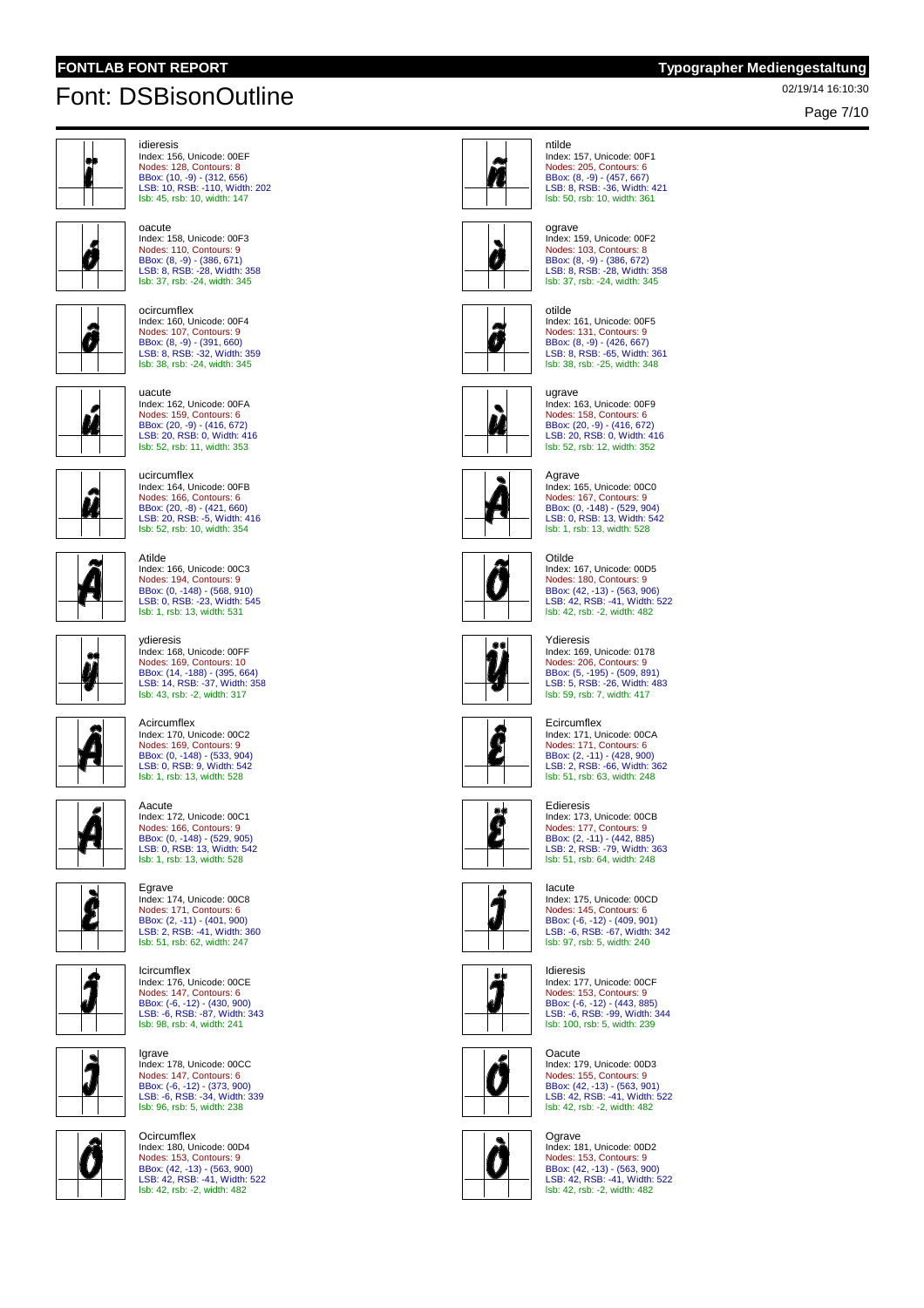**U**grave

# 02/19/14 16:10:30 Font: DSBisonOutline

Page 8/10



```
Uacute
Index: 182, Unicode: 00DA
Nodes: 180, Contours: 6
BBox: (24, -11) - (508, 900)
LSB: 24, RSB: -7, Width: 501
lsb: 44, rsb: 37, width: 420
```


dotaccent Index: 186, Unicode: 02D9 Nodes: 23, Contours: 3 BBox: (119, 405) - (236, 517) LSB: 119, RSB: -28, Width: 208

Index: 184, Unicode: 00D9 Nodes: 181, Contours: 6 BBox: (24, -11) - (508, 900) LSB: 24, RSB: -7, Width: 501 lsb: 44, rsb: 37, width: 420



hungarumlaut Index: 188, Unicode: 02DD Nodes: 29, Contours: 4 BBox: (58, 414) - (385, 554) LSB: 58, RSB: -140, Width: 245



at Index: 190, Unicode: 0040 Nodes: 82, Contours: 9 BBox: (68, -8) - (798, 738) LSB: 68, RSB: -40, Width: 758 lsb: 73, rsb: -13, width: 698

Index: 192, Unicode: 0192

Nodes: 60, Contours: 3 BBox: (99, -211) - (521, 775) LSB: 99, RSB: -13, Width: 508 lsb: 197, rsb: 171, width: 140



guilsinglright Index: 194, Unicode: 203A Nodes: 21, Contours: 3 BBox: (43, 45) - (261, 420) LSB: 43, RSB: 20, Width: 281 lsb: 112, rsb: 54, width: 115

cent Index: 196, Unicode: 00A2



∯

Nodes: 66, Contours: 3 BBox: (91, -162) - (510, 643) LSB: 91, RSB: -3, Width: 507 lsb: 131, rsb: -3, width: 379

florin



yen Index: 198, Unicode: 00A5 Nodes: 94, Contours: 3 BBox: (58, -8) - (672, 739) LSB: 58, RSB: -151, Width: 521 lsb: 69, rsb: 22, width: 430



daggerdbl Index: 202, Unicode: 2021 Nodes: 136, Contours: 3 BBox: (31, -9) - (483, 719) LSB: 31, RSB: -62, Width: 421 lsb: 155, rsb: 106, width: 160

less



าก

Nodes: 21, Contours: 3 BBox: (65, -17) - (541, 496) LSB: 65, RSB: 12, Width: 553 lsb: 86, rsb: 157, width: 310 asciicircum Index: 206, Unicode: 005E Nodes: 21, Contours: 3 BBox: (110, 338) - (568, 692) LSB: 110, RSB: -18, Width: 550

Index: 204, Unicode: 003C





**Ucircumflex** 



breve Index: 185, Unicode: 02D8 Nodes: 23, Contours: 3 BBox: (71, 410) - (374, 536) LSB: 71, RSB: -129, Width: 245



ring Index: 187, Unicode: 02DA Nodes: 30, Contours: 6 BBox: (126, 439) - (318, 631) LSB: 126, RSB: -88, Width: 230



C



Euro Index: 191, Unicode: 20AC Nodes: 83, Contours: 3 BBox: (34, -8) - (629, 738) LSB: 34, RSB: -109, Width: 520 lsb: 44, rsb: 89, width: 387







currency Index: 197, Unicode: 00A4 Nodes: 75, Contours: 6 BBox: (50, 88) - (581, 627) LSB: 50, RSB: -65, Width: 516 lsb: 74, rsb: -41, width: 483





 $\frac{9}{6}$ 

Nodes: 12, Contours: 3 BBox: (42, 0) - (148, 766) LSB: 42, RSB: 13, Width: 161 lsb: 42, rsb: 13, width: 106





Index: 207, Unicode: 007E Nodes: 32, Contours: 3 BBox: (81, 100) - (520, 314) LSB: 81, RSB: 30, Width: 550 lsb: 464, rsb: 70, width: 16













Index: 195, Unicode: 00AC Nodes: 18, Contours: 3 BBox: (68, 73) - (546, 387) LSB: 68, RSB: 8, Width: 554 lsb: 68, rsb: 8, width: 478









Nodes: 132, Contours: 15 BBox: (40, -7) - (714, 646) LSB: 40, RSB: -6, Width: 708 lsb: 55, rsb: -2, width: 655



greater

Index: 205, Unicode: 003E Nodes: 21, Contours: 3 BBox: (94, -17) - (570, 496) LSB: 94, RSB: -17, Width: 553 lsb: 239, rsb: 4, width: 310



asciitilde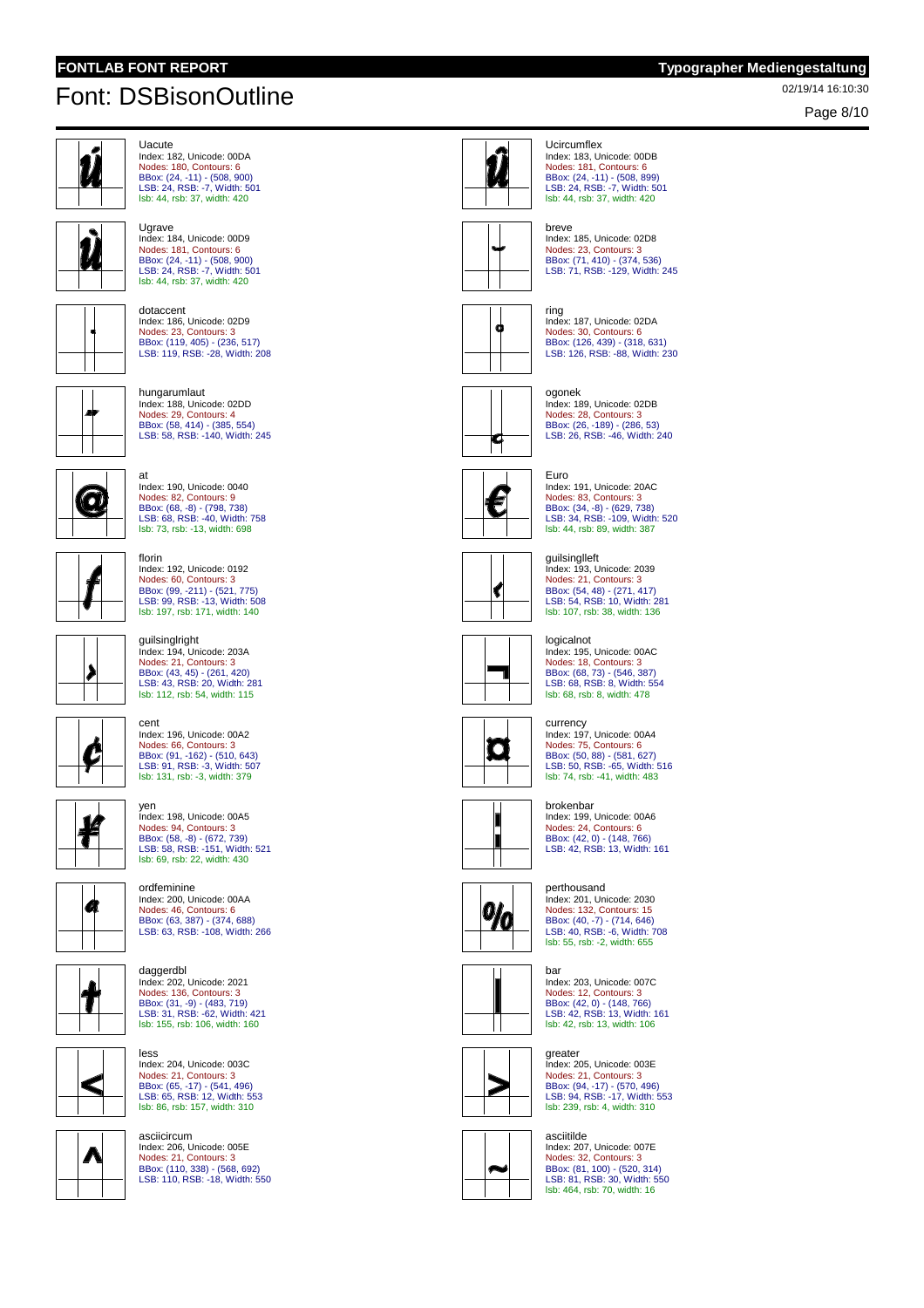Page 9/10



```
onesuperior
Index: 208, Unicode: 00B9
Nodes: 32, Contours: 3
BBox: (118, 255) - (295, 719)
LSB: 118, RSB: -25, Width: 270
lsb: 121, rsb: 49, width: 100
```


onequarter Index: 210, Unicode: 00BC Nodes: 117, Contours: 10 BBox: (110, -62) - (784, 773) LSB: 110, RSB: 2, Width: 786 lsb: 139, rsb: 88, width: 559



threequarters Index: 212, Unicode: 00BE Nodes: 152, Contours: 10 BBox: (42, -62) - (816, 773) LSB: 42, RSB: -23, Width: 793 lsb: 42, rsb: 63, width: 688



paragraph Index: 214, Unicode: 00B6 Nodes: 30, Contours: 3 BBox: (85, -145) - (676, 737) LSB: 85, RSB: -96, Width: 580 lsb: 250, rsb: -14, width: 344



Index: 216, Unicode: 00B2 Nodes: 52, Contours: 3 BBox: (52, 267) - (372, 715) LSB: 52, RSB: -77, Width: 295 lsb: 78, rsb: -19, width: 236 macron Index: 218, Unicode: 00AF Nodes: 27, Contours: 3 BBox: (58, 358) - (372, 429) LSB: 58, RSB: -126, Width: 246

Index: 220, Unicode: 00D7 Nodes: 36, Contours: 3 BBox: (61, -7) - (554, 485) LSB: 61, RSB: 0, Width: 554 lsb: 151, rsb: 91, width: 312

Index: 222, Unicode: 00D0

Nodes: 279, Contours: 5 BBox: (13, -10) - (557, 720) LSB: 13, RSB: -33, Width: 524 lsb: 17, rsb: -8, width: 515

twosuperior

multiply



 $\pi$ 

 $\bm{v}$ 



Eth



 $\tilde{\bm{\delta}}$ 

Nodes: 197, Contours: 6 BBox: (5, -195) - (512, 907) LSB: 5, RSB: -29, Width: 483 lsb: 59, rsb: 7, width: 417 Thorn Index: 226, Unicode: 00DE



Scaron Index: 228, Unicode: 0160 Nodes: 139, Contours: 5 BBox: (3, -11) - (387, 897) LSB: 3, RSB: -28, Width: 359 lsb: 131, rsb: 48, width: 180

Index: 230, Unicode: 0022 Nodes: 24, Contours: 6 BBox: (98, 410) - (367, 666) LSB: 98, RSB: -77, Width: 290

quotedbl



quotesingle Index: 232, Unicode: 0027 Nodes: 12, Contours: 3 BBox: (96, 410) - (202, 666) LSB: 96, RSB: -41, Width: 161







onehalf Index: 211, Unicode: 00BD Nodes: 96, Contours: 9 BBox: (107, -25) - (799, 771) LSB: 107, RSB: -11, Width: 788 lsb: 134, rsb: -11, width: 665



mu Index: 213, Unicode: 00B5 Nodes: 55, Contours: 3 BBox: (-48, -208) - (482, 503) LSB: -48, RSB: -17, Width: 465 lsb: 76, rsb: 7, width: 382

plusminus





Nodes: 30, Contours: 6 BBox: (125, 397) - (411, 683) LSB: 125, RSB: -60, Width: 351





divide Index: 221, Unicode: 00F7 Nodes: 42, Contours: 9 BBox: (68, -39) - (546, 523) LSB: 68, RSB: 8, Width: 554 lsb: 68, rsb: 8, width: 478



Index: 223, Unicode: 00F0 Nodes: 70, Contours: 6 BBox: (15, -8) - (462, 766) LSB: 15, RSB: -55, Width: 407 lsb: 46, rsb: -6, width: 367



Index: 225, Unicode: 00FD Nodes: 144, Contours: 8 BBox: (14, -188) - (404, 681) LSB: 14, RSB: -45, Width: 359 lsb: 43, rsb: -2, width: 318



thorn Index: 227, Unicode: 00FE Nodes: 115, Contours: 5 BBox: (-38, -210) - (475, 775) LSB: -38, RSB: -11, Width: 464 lsb: 69, rsb: -2, width: 397



scaron Index: 229, Unicode: 0161 Nodes: 132, Contours: 6 BBox: (-10, -8) - (270, 644) LSB: -10, RSB: -33, Width: 237 lsb: 36, rsb: -13, width: 214









Lslash Index: 233, Unicode: 0141 Nodes: 311, Contours: 5 BBox: (-6, -10) - (543, 721) LSB: -6, RSB: -38, Width: 505 lsb: 72, rsb: 110, width: 323



threesuperior Index: 217, Unicode: 00B3 Nodes: 67, Contours: 3 BBox: (46, 228) - (376, 720) LSB: 46, RSB: -79, Width: 297 lsb: 46, rsb: -3, width: 254

Index: 215, Unicode: 00B1 Nodes: 48, Contours: 5 BBox: (68, 0) - (546, 478) LSB: 68, RSB: 8, Width: 554 lsb: 68, rsb: 8, width: 478

degree Index: 219, Unicode: 00B0





eth

yacute